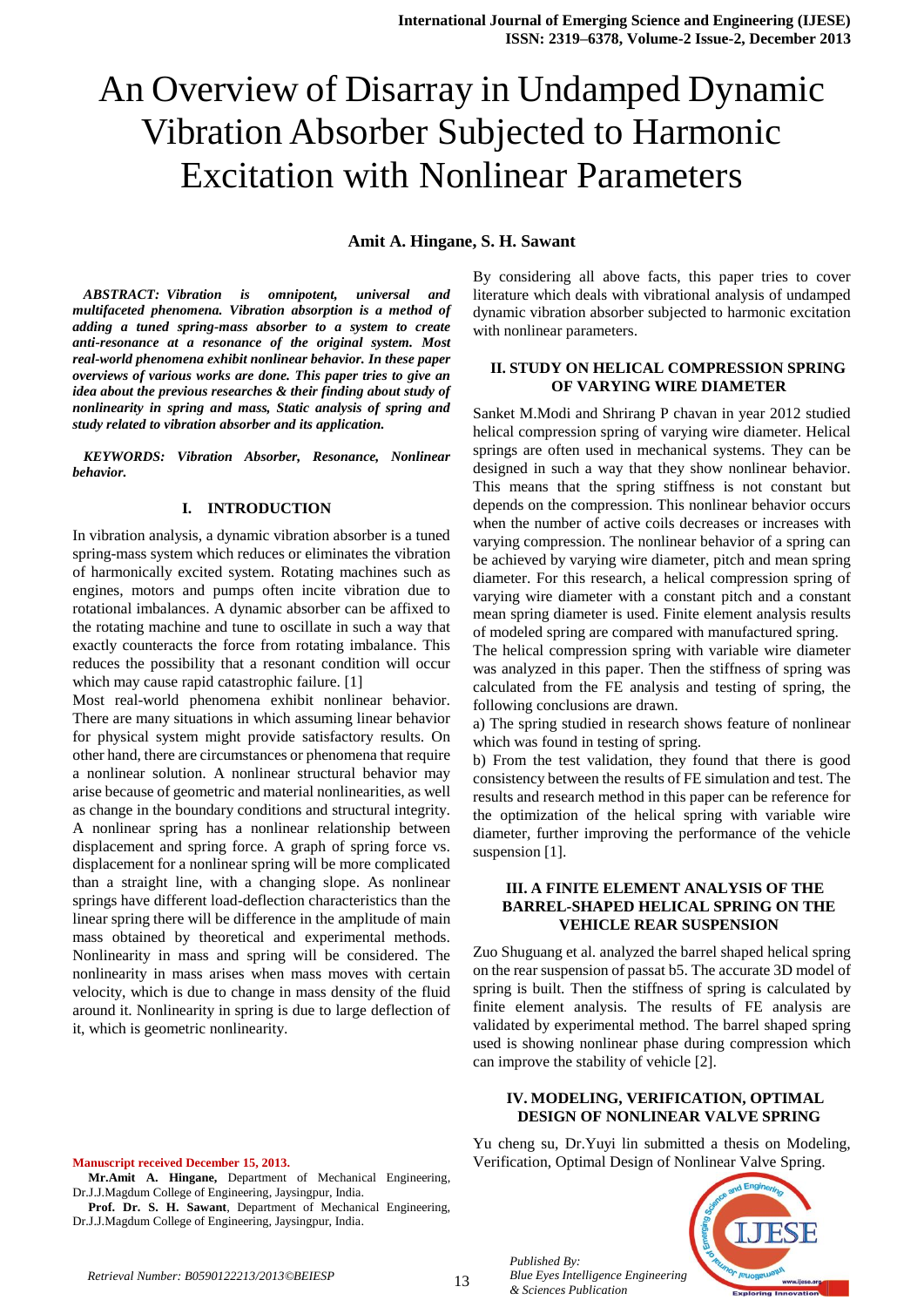## **An Overview of Disarray in Undamped dynamic Vibration Absorber Subjected to Harmonic Excitation with Nonlinear Parameters**

The objective of their study was optimal design of helical spring based on dynamic criteria. The most important dynamic performance criterion of a helical spring is the resonance behavior, including dynamic stress, coil closing, and surge. More design variables are also making the description of dynamics more complex. In this study, predictive dynamic models for variable pitch angle, wire diameter, and spring radius are derived by fundamental mathematics and mechanics principles. These models are nonlinear partial differential equations, in general more complex than the well-known and commonly used wave equation. Numerical solution of these dynamic models is also called dynamic simulation.

In this study, finite difference method combined with moving boundary solutions are applied to obtain the dynamic response. Dynamic responses as a time domain, discrete data from various models are compared with data from physical dynamic experiments to verify the accuracy of the models, and to improve the parameters in the dynamic models. Fast Fourier Transform (FFT) is utilized as a tool to evaluate severity of resonance in different models and in optimization process. To verify that the use of finite difference in the simulation process is providing stable and reliable results, the numerical solutions are compared with solutions obtained using ABAQUS-MATLAB programs. Results in terms of system eigenvalue calculation obtained by different programs, either commercial or Finite Difference Method (FDM), showed very good agreements. Numerical optimization results obtained in this study also showed that it is worthwhile to introduce more design variables to increase the flexibility in an optimal design process for obtaining better results [3].

## **V. VIBRATION ISOLATION USING NONLINEAR SPRINGS**

M.I.Friswell, Y.xia presented a paper on Vibration Isolation Using Nonlinear Spring. Their work deals with basics of vibration isolator, linear vibration isolation and nonlinear vibration isolation mounts. There are two significant problems with HSLDS mounts that this paper aims to address. Current approaches to realize the required nonlinear characteristics are often inconvenient and various design based on beam type structures will be investigated. Second, the weight of the supported equipment, the environment, or the structural stiffness may change, requiring the mount to be semi-active and to tune its nonlinear characteristics.

The results in this paper have demonstrated that the linear stiffness and the point of inflection in the force displacement characteristic for the beam isolator may be tuned by prescribing the displacement and rotation at the ends of the beam [4].

# **VI. ANALYSIS AND COMPARISON OF VEHICLE DYNAMIC SYSTEM WITH NONLINEAR PARAMETERS SUBJECTED TO ACTUAL RANDOM ROAD EXCITATIONS.**

Prof. S. H. Sawant and Dr. J. A. Tamboli published a paper on Analysis and Comparison of Vehicle Dynamic System with Nonlinear Parameters Subjected to Actual Random Road Excitations. Paper investigates the importance of effects depend upon the degree of nonlinearity and so the effect on

the response. In this paper, nonlinearity in mass, spring and damper are considered and compared for their individual and relative significance. Also, it is studied how nonlinearity affects the response compared to linear system. The theories of non-linear dynamics are applied to study non-linear model and to reveal its non-linear vibration characteristics. Thus this paper deals with comparison between simulation results obtained for passive and semiactive linear systems with nonlinear mass, spring and damper. The excitation is taken as actual random road excitation to achieve improved performance. Thus, the emphasis is to study the nonlinearities in mass, spring and damper for passive suspension system performance and compare the reactive significance [5].

# **VII. DESIGN OF A NONLINEAR VIBRATION ABSORBER**

Maxime Geeroms, Laurens Marijns of Ghent University, Department EESA, Belgium carried out work on nonlinear vibration absorber. They found that linear vibration absorbers can only capture certain discrete frequencies. Therefore the use of nonlinear vibration absorbers which can capture a whole range of frequencies is investigated as an alternative. Such a nonlinear vibration absorber has some special characteristics. For example there is certain frequency-energy dependence. To investigate nonlinear dynamical systems there is a need for new methods. The harmonic balance method is such a method and is discussed. The idea is to substitute a Fourier series expansion of the solution variables into the system equations and 'balance' them. Furthermore two realizations of a nonlinear energy sink as an example of a nonlinear vibration absorber are discussed. One based on the restoring force in a wire, the other one by forcing a linear spring to follow a certain path. As will be discussed, an analog principle can be used for the realization of a Duffing type of nonlinear absorber [6].

## **VIII. THE EXPERIMENTAL PERFORMANCE OF A NONLINEAR DYNAMIC VIBRATION ABSORBER**

Yung-sheng Hsu, Neil S Ferguson have investigated the physical behaviour and effectiveness of a nonlinear dynamic vibration absorber (NDVA). The nonlinear absorber considered involves a nonlinear hardening spring which was designed and attached to a cantilever beam excited by a shaker. The cantilever beam can be considered at low frequencies as a linear single degree-of-freedom system. The nonlinear attachment is designed to behave as a hardening Duffing oscillator. The nonlinearity of the attachment is due to the particular geometrical configuration undergoing a large amplitude response. The experiment investigated the potential for vibration reduction of the system. Analytical and numerical results are presented and compared. From the measured results it was observed that the NDVA had a much wider effective bandwidth compared to a linear absorber. The frequency response curve of the NDVA has the effect of moving the second resonant peak to a higher frequency away from the tuned frequency so that the device is robust to mistuning.



*Blue Eyes Intelligence Engineering & Sciences Publication* 

*Published By:*